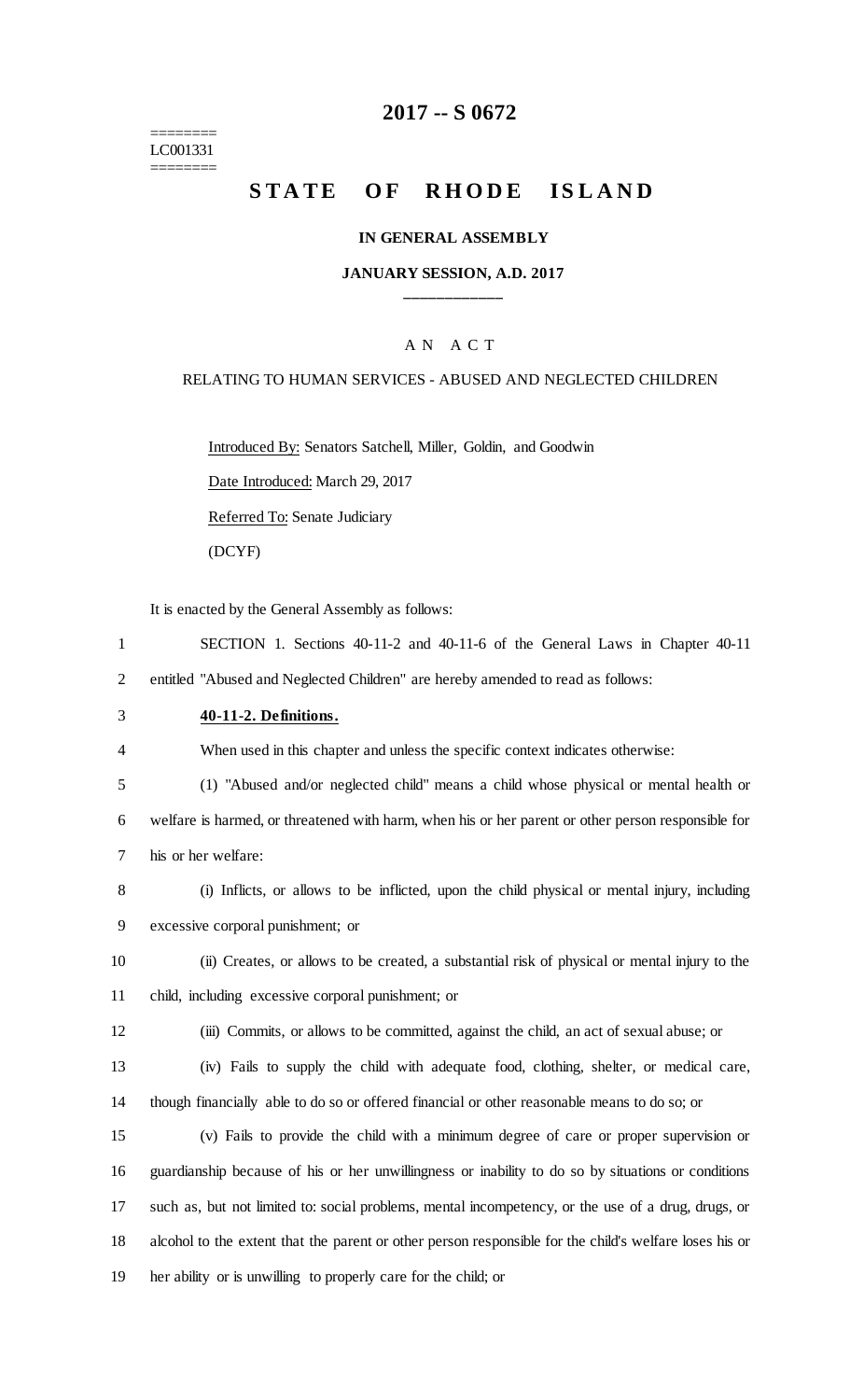(vi) Abandons or deserts the child; or

 (vii) Sexually exploits the child in that the person allows, permits, or encourages the child to engage in prostitution as defined by the provisions in § 11-34.1-1 et seq., entitled "Commercial Sexual Activity"; or

 (viii) Sexually exploits the child in that the person allows, permits, encourages, or engages in the obscene or pornographic photographing, filming, or depiction of the child in a setting that taken as a whole, suggests to the average person that the child is about to engage in, or has engaged in, any sexual act, or that depicts any such child under eighteen (18) years of age performing sodomy, oral copulation, sexual intercourse, masturbation, or bestiality; or

 (ix) Commits, or allows to be committed, any sexual offense against the child as such sexual offenses are defined by the provisions of chapter 37 of title 11, entitled "Sexual Assault", as amended; or

 (x) Commits, or allows to be committed, against any child an act involving sexual penetration or sexual contact if the child is under fifteen (15) years of age; or if the child is fifteen (15) years or older, and (1) force or coercion is used by the perpetrator, or (2) the perpetrator knows, or has reason to know, that the victim is a severely impaired person as defined by the provisions of § 11-5-11, or physically helpless as defined by the provisions of § 11-37-6.

(2) "Child" means a person under the age of eighteen (18).

 (3) "Child protective investigator" means an employee of the department charged with responsibility for investigating complaints and/or referrals of child abuse and/or neglect and institutional child abuse and/or neglect.

(4) "Department" means department of children, youth and families.

 (5) "Educational program" means any public or private school, including boarding schools, or any home-schooling program.

 (6) "Health care provider" means any provider of health care services involved in the delivery or care of infants and/or care of children.

27  $(6)(7)$  "Institution" means any private or public hospital or other facility providing medical and/or psychiatric diagnosis, treatment, and care.

 $\left(\frac{7}{8}\right)$  "Institutional child abuse and neglect" means situations of known or suspected child abuse or neglect where the person allegedly responsible for the abuse or neglect is a foster parent or the employee of a public or private residential child-care institution or agency; or any staff person providing out-of-home care or situations where the suspected abuse or neglect occurs as a result of the institution's practices, policies, or conditions.

(8)(9) "Law-enforcement agency" means the police department in any city or town and/or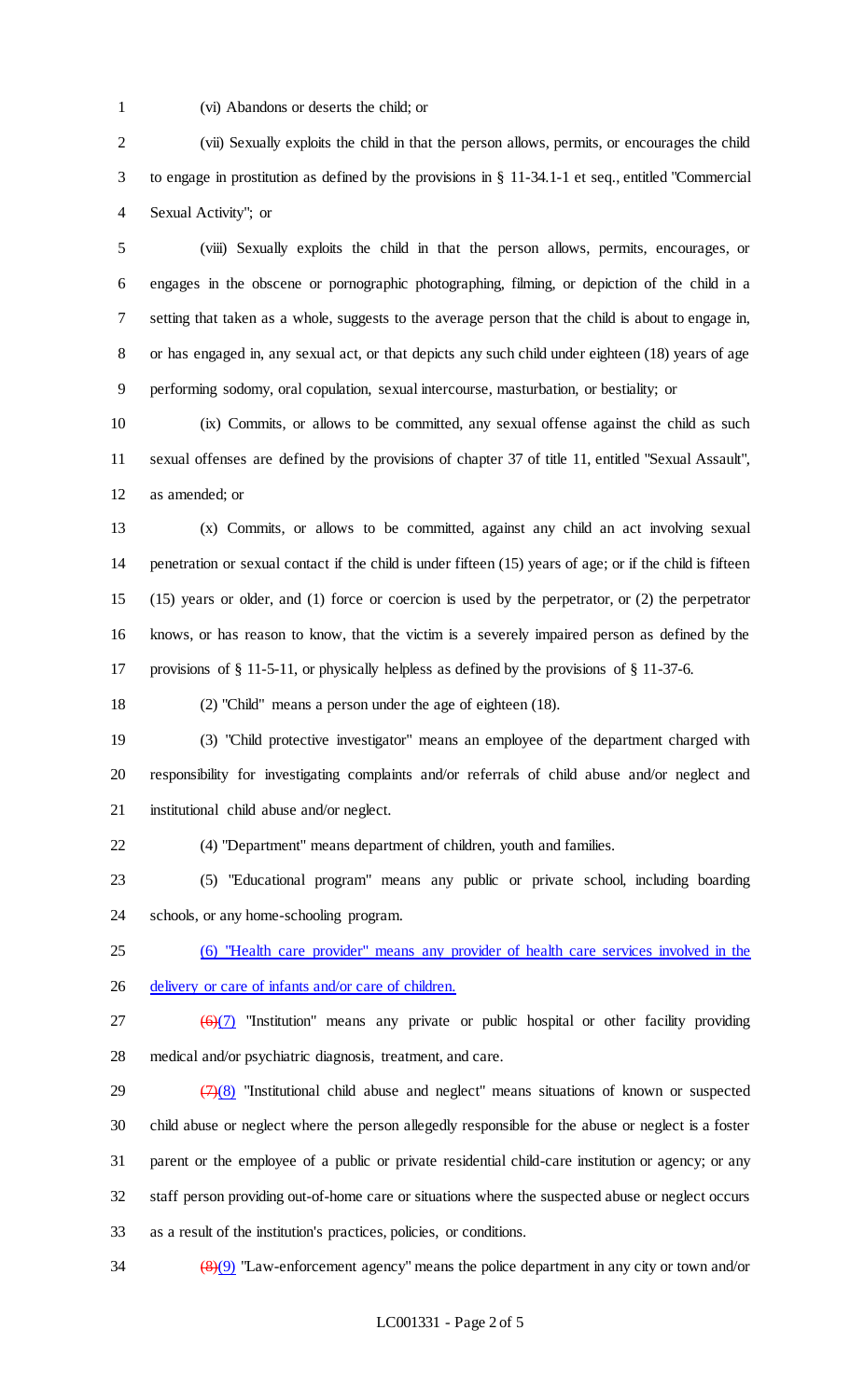the state police.

 $(9)(10)$  "Mental injury" includes a state of substantially diminished psychological or intellectual functioning in relation to, but not limited to, such factors as: failure to thrive; ability to think or reason; control of aggressive or self-destructive impulses; acting-out or misbehavior, including incorrigibility, ungovernability, or habitual truancy; provided, however, that the injury must be clearly attributable to the unwillingness or inability of the parent or other person responsible for the child's welfare to exercise a minimum degree of care toward the child.

 $\left(\frac{(10)(11)}{2}\right)$  "Person responsible for child's welfare" means the child's parent; guardian; any individual, eighteen (18) years of age or older, who resides in the home of a parent or guardian and has unsupervised access to a child; foster parent; an employee of a public or private residential home or facility; or any staff person providing out-of-home care (out-of-home care means child day care to include family day care, group day care, and center-based day care). Provided, further, that an individual, eighteen (18) years of age or older, who resides in the home of a parent or guardian and has unsupervised access to the child, shall not have the right to consent to the removal and examination of the child for the purposes of § 40-11-6.

 (11)(12) "Physician" means any licensed doctor of medicine, licensed osteopathic physician, and any physician, intern, or resident of an institution as defined in subdivision (6).

 (12)(13) "Probable cause" means facts and circumstances based upon as accurate and reliable information as possible that would justify a reasonable person to suspect that a child is abused or neglected. The facts and circumstances may include evidence of an injury, or injuries, and the statements of a person worthy of belief, even if there is no present evidence of injury.

 $\frac{(13)(14)}{22}$  "Shaken-baby syndrome" means a form of abusive head trauma, characterized by a constellation of symptoms caused by other than accidental traumatic injury resulting from the violent shaking of and/or impact upon an infant or young child's head.

# **40-11-6. Report by physicians of abuse or neglect. Report by physicians and health**

## **care providers of abuse or neglect.**

27 (a) When any physician, or duly certified registered nurse practitioner, or other health care provider is involved in the delivery or care of infants born with or identified as being affected by substance abuse or withdrawal symptoms resulting from prenatal drug exposure, or a fetal alcohol spectrum disorder, or has cause to suspect that a child brought to him or her or coming to him or her for examination, care, or treatment, is an abused or neglected child as defined in this chapter, or when he or she determines that a child under the age of twelve (12) years is suffering from any sexually transmitted disease, he or she shall report the incident or cause a report thereof to be made to the department as provided in subsection (b).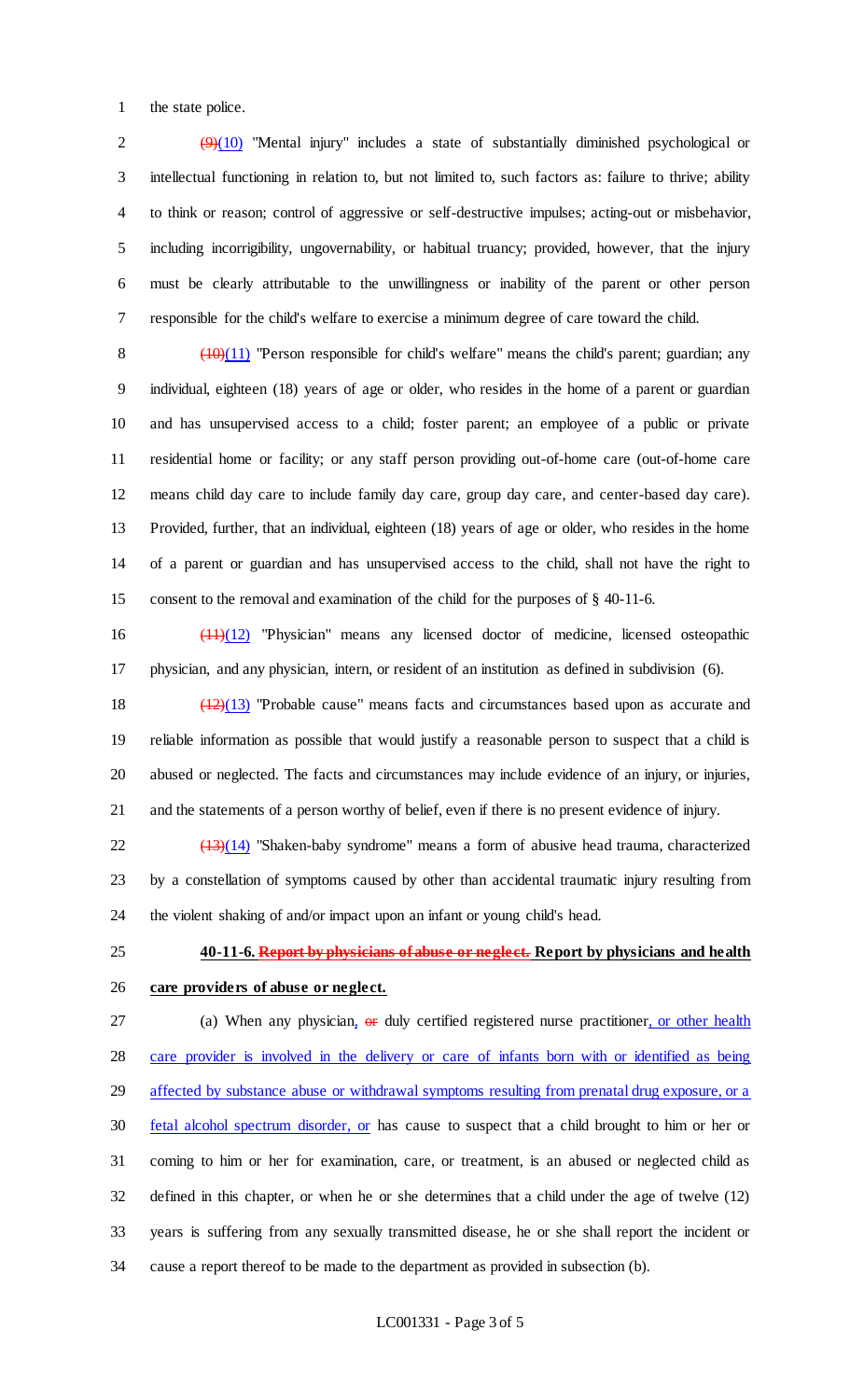(b) An immediate oral report shall be made by telephone or otherwise, to both the department and law enforcement agency, and shall be followed by a report, in writing, to the department and law enforcement agency explaining the extent and nature of the abuse or neglect the child is alleged to have suffered.

 (c) The department, upon receipt of such a report by a person other than a physician or duly certified registered nurse practitioner alleging that a child has been physically abused, shall investigate the report, and if the investigation reveals evidence of injury or that the child has been the victim of sexual abuse, the department shall have the child examined by a licensed physician or duly certified registered nurse practitioner. Any child protective investigator shall, with or without the consent of the parent or other person responsible for the child's welfare, have the right to remove the child from the place where the child may be to secure the examination required by this subsection. Upon completion of the examination, it shall be mandatory for the physician or duly certified registered nurse practitioner to make a written report of his or her findings to the department.

 (d) The department shall promulgate rules and regulations to implement the provisions of this section.

SECTION 2. This act shall take effect upon passage.

#### ======== LC001331 ========